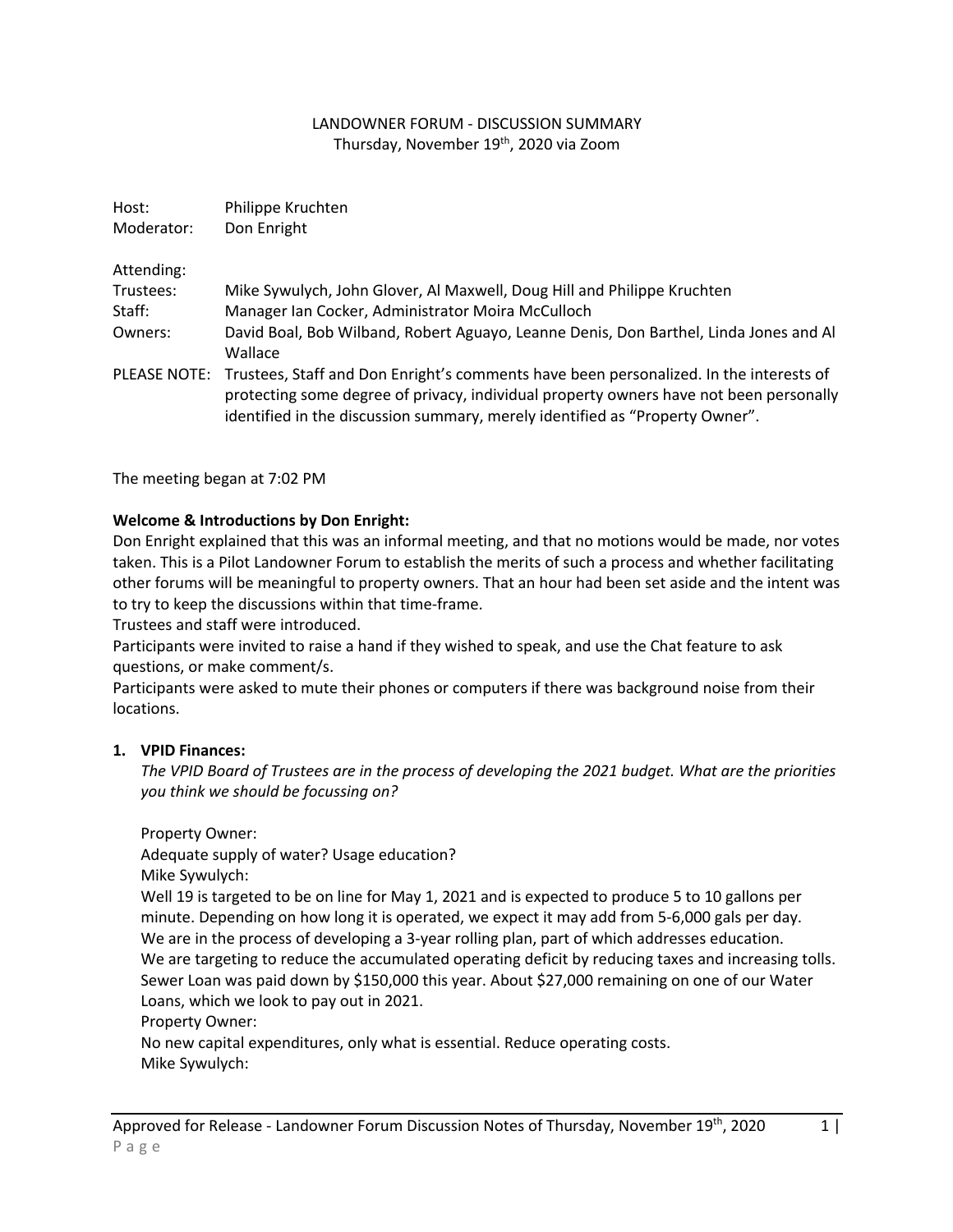Budgeted \$15,000 in 2021 to finish Well 19 which we consider an essential investment. Capital Improvements in 2021 budget is \$16,000, so it's a minimal amount.

The intent is to bring VPID into the black over the next 2 years and make sure we have an adequate net reserve.

## **2. Communications:**

*VPID has quarterly update letters sent via email and posted on notice boards located at the community mailbox sites within VPID boundaries. What more can be done?*

Don Enright:

Asked for any information on what platform everyone will use? VPID posts information to their website, notice boards, and sends out email and/or mailed newsletters to all property owners. What else can we do?

John Glover:

We also send out messages on the monthly invoices

Property Owner:

To increase participation in forum, send out reminder email in the last few days before the date. Property Owner:

We find the emails timely and informative. Appreciate the forum for part-timers.

## **3. VPID Website**

*Are people using it and what can be done to increase usage?*

Don Enright:

The VPID website has been up for a few years. VPID had originally piggy-backed on the Mayne Island Integrated Water Systems Society (MIIWSS) website. How can we be more effective? Property Owner:

The Forum not listed as an event. Not enough reminders sent out.

Property Owner:

Thrilled to be here. Thanks for the excellent response to enquiries, always timely, very clear and precise. Broaden range of communications.

Property Owner:

Show daily storage volumes on website

Al Maxwell:

The board have discussed this on a number of occasions. We were concerned about creating a sense of panic. Perhaps property owners are more supportive of conservation now. Will certainly be a topic on the next board meeting agenda.

Don Enright:

Ian & Phil are very skilled at adjusting the flow of water. Concern in the past has been that if we say storage is at 100% then people might overuse water.

Property Owner:

The issue should be about water usage and consumption. Shouldn't waste time on property usage.

# **4. Rentals and B&B's:**

*VPID has several houses being used for rentals and B&B's. Why do people think this is a problem?*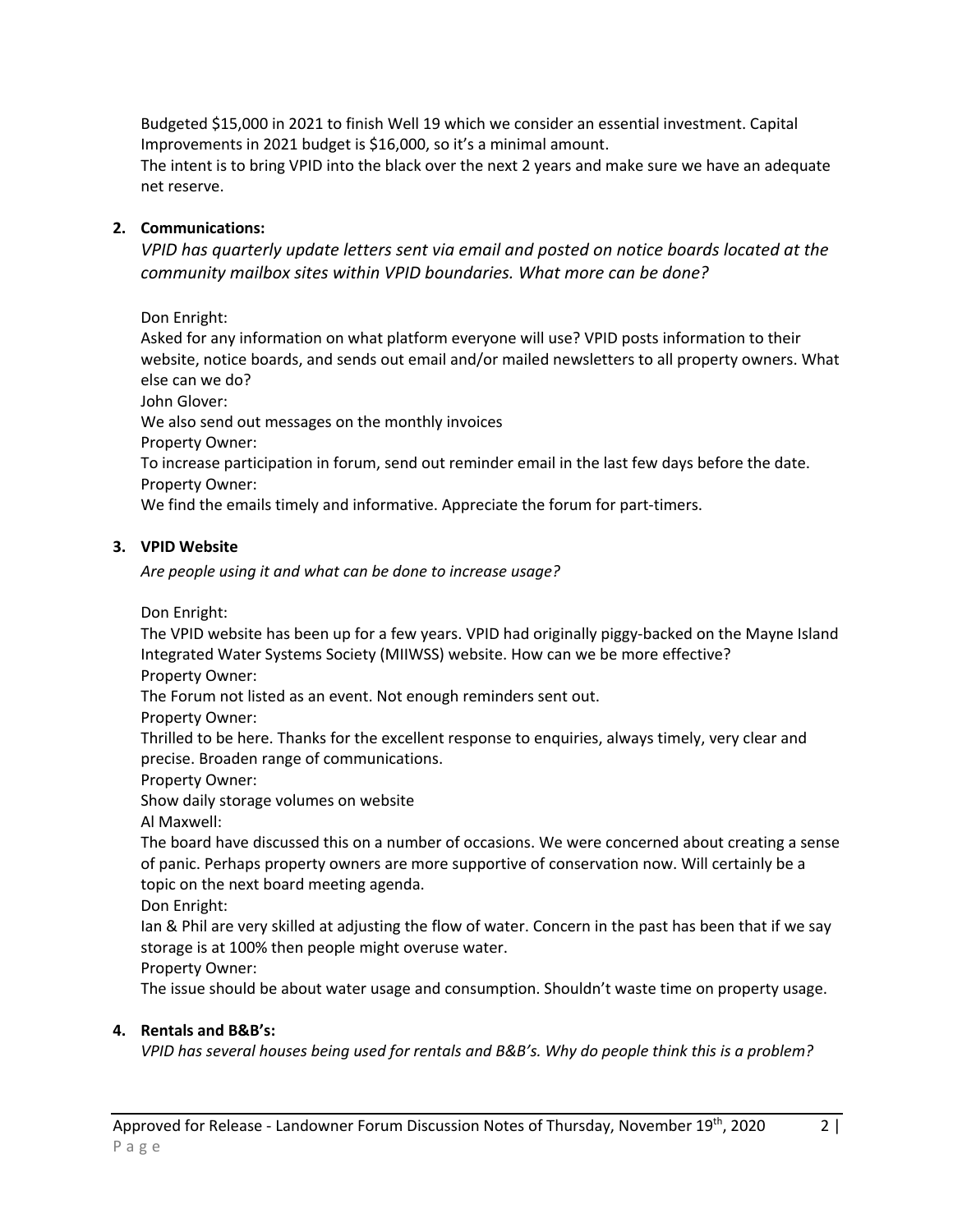Property Owner:

Short Term Vacation Rental's (STVR's) are an Islands Trust issue. Report the property and let them deal with it.

Al Maxwell:

Concurred with Property Owner. Stated that VPID has one owner who operates an Air B&B and based on discussions with said owner, they are diligent in their conservation messaging to guests. Further, they had discussed installing their own metering device that would allow long-distance monitoring of water usage.

Mike Sywulych:

Property owners can do whatever the like with their properties. Our responsibilities are managing the provision of water and the usage thereof. VPID currently have 2 long-term rentals and 2 B&B's who advise us of their operating periods, and they pay double water tolls when operational. The issue is with STVR's which are not permitted on Mayne Island. We have challenged those properties we have been led to believe are operating as STVR's, all of whom have denied doing so. There is little more we can do without specific evidence of misuse of water.

John Glover:

Suggested that a number of properties have ads for Air B&B's and suggested the matter should be more vigorously addressed.

Mike Sywulych:

B&B's are not an illegal use of the property.

Property Owner:

Sympathised saying this was not an easy issue to manage. Bring it back to the issue of consumption levels. Does VPID have a rating of water usage?

Don Enright:

VPID installed a number of meters as part of the research initiative begun in 2018, to try to establish differing usages of water between various types of households, e.g. retired, families, size of homes, etc. Don asked Ian if he had any comment in this regard.

Ian Cocker:

No specific differences in water usage based on meter readings.

Moira McCulloch:

In following up allegations of STVR's, Air B&B's, etc., it was discovered that one B&B who did not have their own website, were found to have been assigned a website by Google. This rouge website had been populated with photographs from random houses, some of them from within VPID boundaries. Those property owners were contacted and strongly denied running such a business on their properties. The caution was offered to not always believe what you see in an ad. It might not be truthful. The rogue site had been reported to Google.

Property Owner:

Expressed concern about policing people/properties. Was disappointed that the vote regarding metering failed in 2017. That it's all about water consumption. Greater effort and commitment to monitor usage. Would support metering. That their property could not accommodate running a B&B. Their interest was in water management, not finding a loophole to consume water.

## 5. Metering:

*What are people's thoughts about metering?*

Al Maxwell: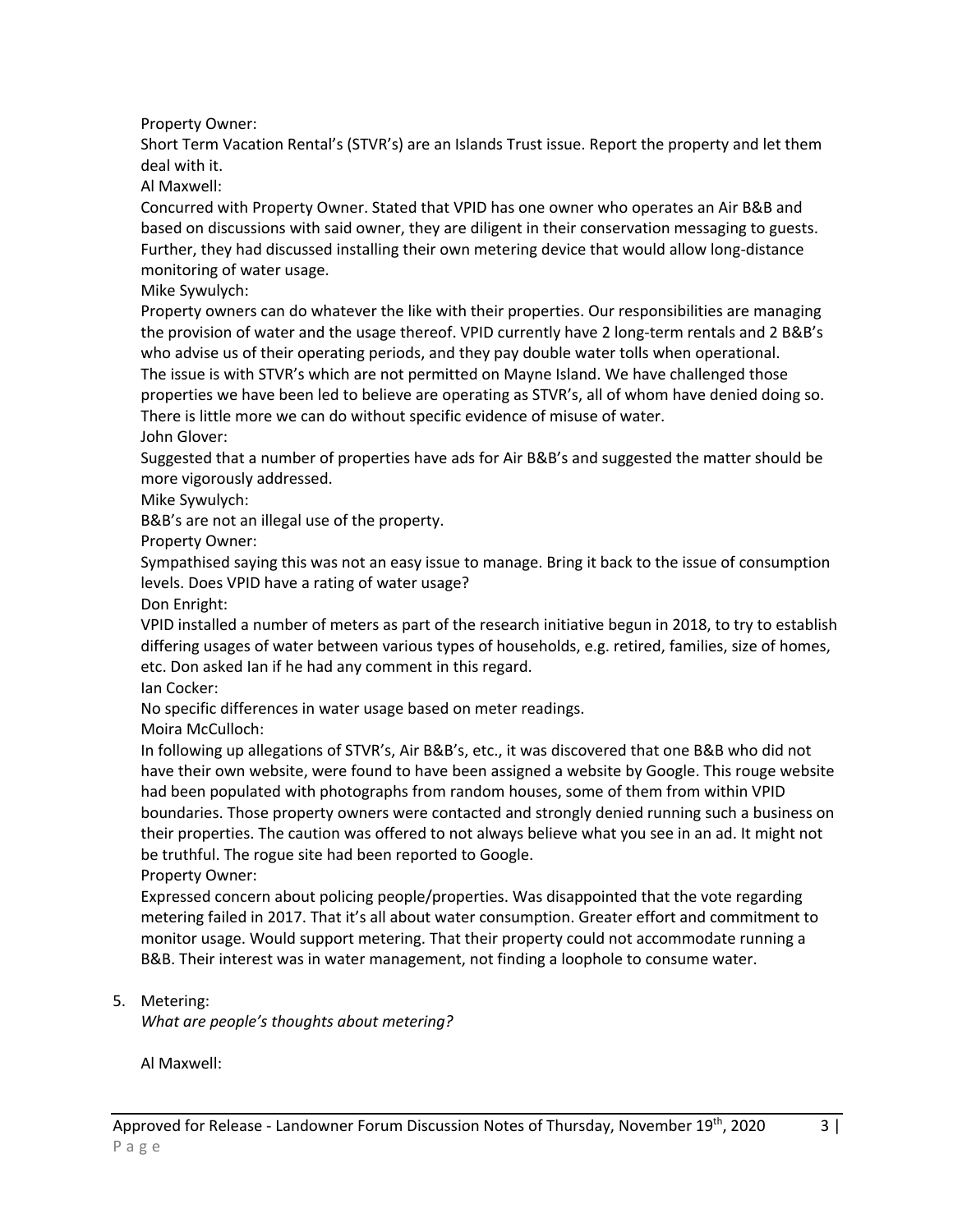Explained that a Metering Standing Committee had recently been re-established and was made up of 3 trustees and 4 property owners (in principle there are 4 trustees as the Chair is included in each standing committee, but has no vote). A vast amount of information on metering had been reviewed and the intent was now to bring it into a framework suitable for VPID. Reasonable expectation of water consumption per household. A survey would likely be sent out in due course. Report to the board prior to the 2021 AGM.

Property Owner:

Referenced the 2017 AGM vote. \$400,000 for a metering system which would likely be \$500,000 now. It has to be a system that doesn't take a lot of staff time to monitor and read. Charge people for what they use and give a break to part-time people. 3-month decrease. \$6 per month increase to do that. Look at water and sewer.

Don Enright:

The 2017 AGM vote was for financing meters, not to implement metering.

Al Maxwell:

Certain assumptions were made, not sure they were warranted. Must tread lightly on differential on rates. The issue needs a full sounding to get to the bottom of it.

Property Owner:

Their issue is not about less or more. The concern is about managing the highs and lows of water usage. Receiving messages about being in dire straits with what we have left. More concerned about water being cut off during the summer.

Don Enright:

Gulf Islanders are already very good water managers. The entire group's water usage is well below the national average. The question is whether metering is worth the cost.

## 6. Drilling Wells:

*VPID drilled a new ell near the Tank Farm. What effect does a new well have on the surrounding wells?*

Ian Cocker:

No effect on surrounding wells. Different depth to other wells. Different chemistry than other wells on Deacon Hill. Referenced wells in the '70's, that Well 9 did affect the wells to the East. There had been no indication that wells to the West had been affected.

Property Owner:

Is well 19 registered and does VPID have first right to wells? An example was cited of having first rights to water based on date of registration.

Ian Cocker:

Well 19 is not registered yet. VPID will come first because of rating. It will be registered when we apply for source approval.

Al Maxwell:

VPID are on the registration program but the government is scrambling to register all the wells. Ian Cocker:

Well 19 has been documented by the well driller but it doesn't go to the government until finalization of the well and we have met the Canadian Drinking Water Standards.

Through monitoring over the past three years, we believe overconsumption has to do with some people using VPID water to fill rainwater tanks.

Property Owner: